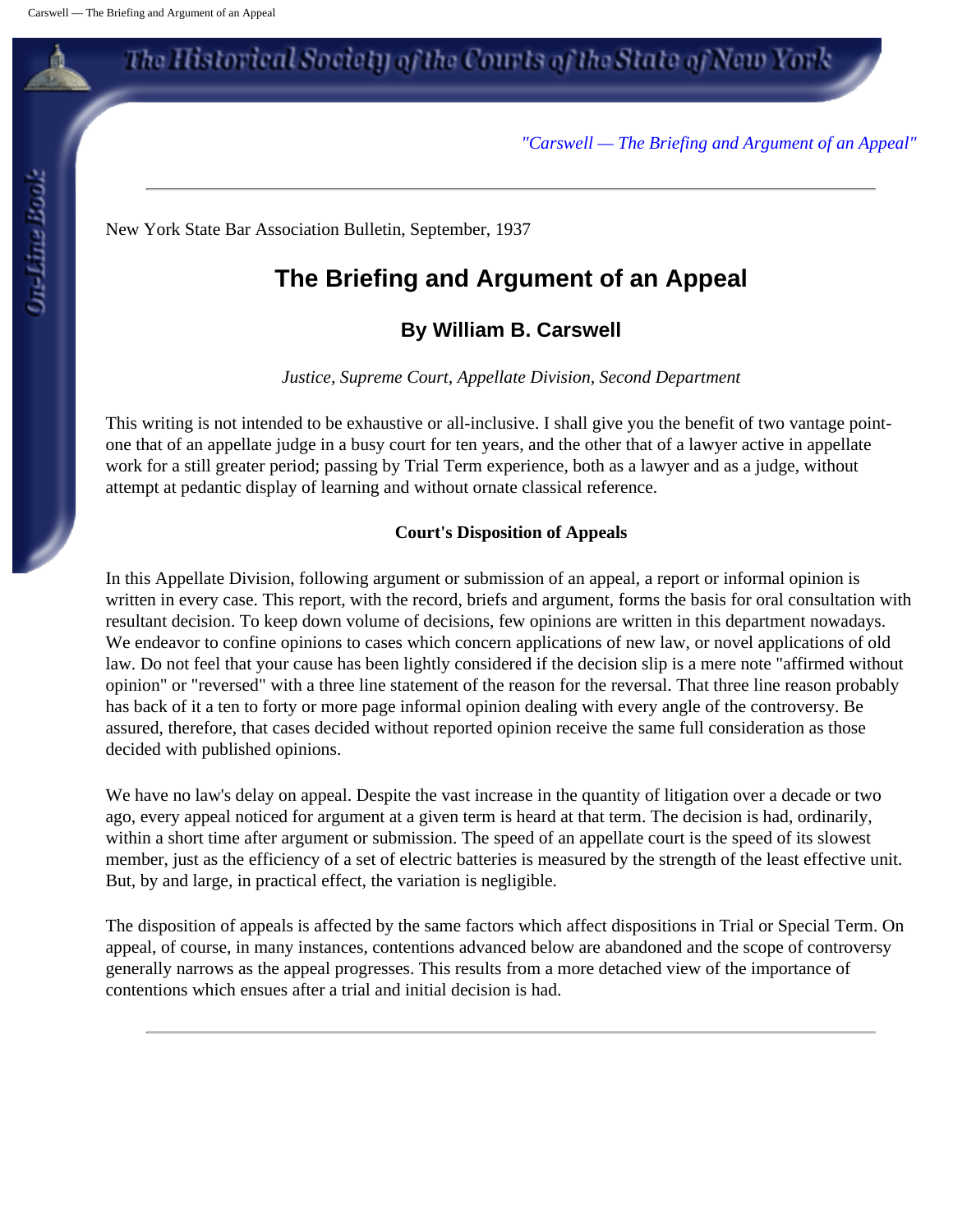*"Carswell — The Briefing and Argument of an Appeal"*

#### **Preliminary Applications**

Let me digress to refer to preliminary applications affecting appeals. Keep in mind that there is a fundamental jurisdictional requirement to a hearing in the Appellate Division. You must have served and filed your notice of appeal from either an order or a judgment to be entitled to make a preliminary application for a stay or similar relief. Strange as it seems, that is frequently overlooked with disaster. When you make such a preliminary application or make an incidental motion in an appeal already pending, observe the rules of the court. They are simple and few in number. The rule most flagrantly violated is Rule 11 in connection with seeking to dismiss appeals. This requires a brief statement of the status of the controversy and a showing of merit, particularly by the adverse party. Do not subject yourself to denial of relief or rebuke for failure to observe these simple rules.

### **Main Appeal**

I shall confine myself to considerations common to an appeal from an order or an appeal from a judgment.

In your brief, of course, you begin woth a "Statement." This should indicate what the appeal is, where it came from, identify the parties, give their relation to each other and who claims to be aggrieved and to what extent. This should be short and crisp.

With that formal element behind us we are brought to some specifications in regard to an appellate presentation. The subject, like all Gaul, may be divided into three parts-the facts, the law and the argument thereon.

#### **Facts**

Let us consider the manner of presenting facts. When preparing a brief, take pains to get clearness and brevity. Do not sit down and dictate a long-minded statement of facts before you have examined exhaustively the evidence in the record and the pertinent law. Many facts and some of the questions of law which were deemed important on the trial lose their importance when evaluated in the solder atmosphere of the printed record. You obtain a better perspective as you progress to the prosecuting of an appeal. You develop a better sense of values as to which facts are essential and what questions of law are controlling. After you have decided which facts are essential to enable an understanding of your propositions of law, you are then called upon to select the most effective manner of stating those facts in your particular instance.

There is no universal rule, but the rule that most frequently lends itself to clarity, brevity and ease of understanding, is the recital of facts in their chronological order; that is, in the order of happening. This is the order of nature. Put yourself in the position of the court to whom you are speaking and make your recital in a manner that would enable you, if you were the court, to most quickly grasp what you wish to convey.

Make clear at the outset who are the parties involved and the relation of each of the order, and then refer to them by a brief name, not as the "appellant" or the "respondent," but rather as the plaintiff or the defendant in conjunction with their names. All too often the facts are stated in a brief so as to present an incomprehensible jumble. A typical one involved a controversy in relation to the rights of parties concerned with a mortgage and a bill of sale. It started with a recital of a fact that happened in June, 1928. Then followed three or four facts which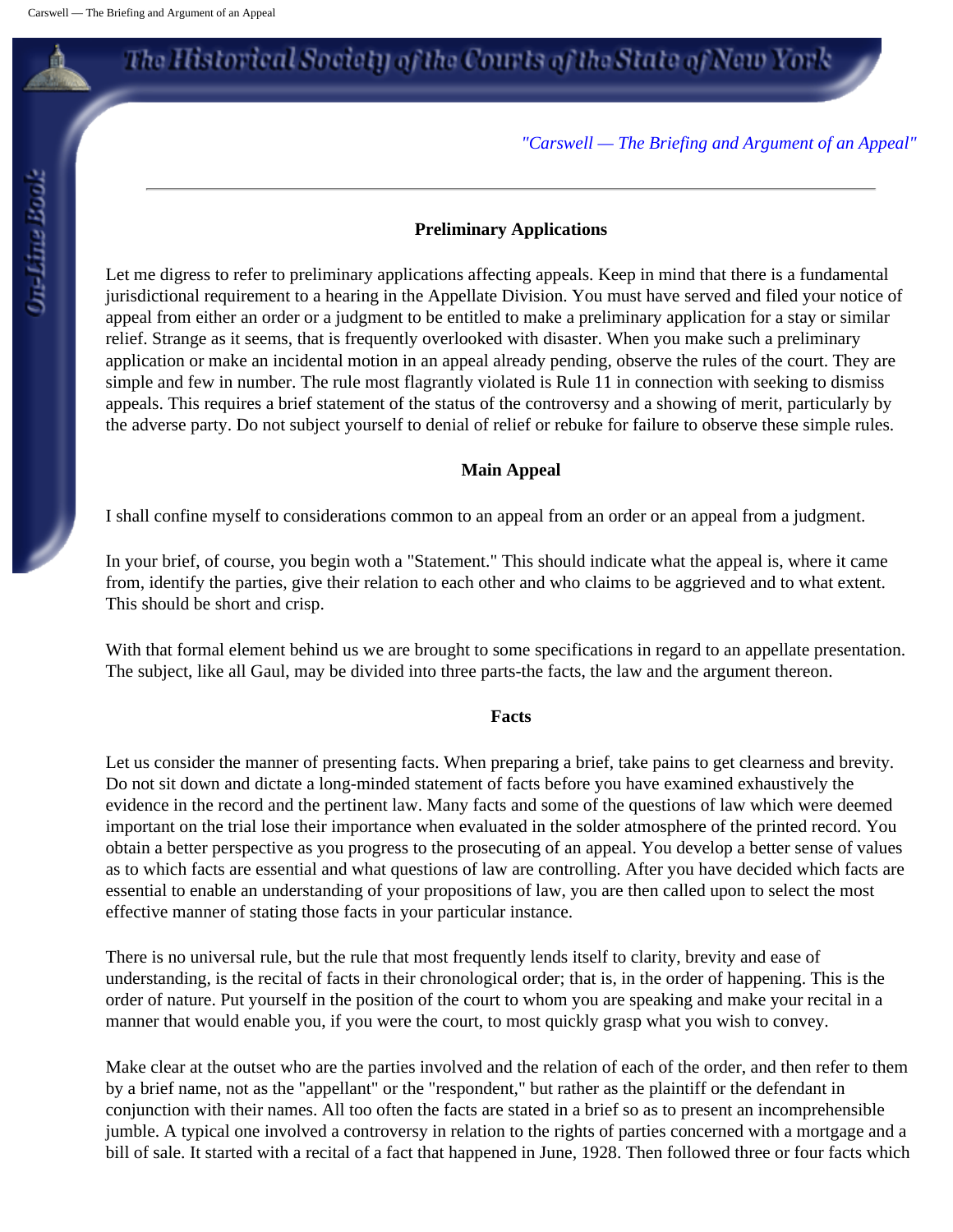worked their way back to September, 1927, then, proceeding backward, crab like, facts were stated occurring back in March, 1927. Then the recital went into reverse and proceeded forward to what happened in July, 1927. It then reversed again and told what happened in August, 1928. All of this with a plethora of words, so as to make a confusing conglomeration covering several pages, all without adequate folio citations. What it was all about could not be grasped; merely a blurred condition of mind was produced.

As an experiment, applying the chronological method. I rewrote the facts with folio citations in one-half page as follows:

"On September 10, 1927, the defendant Toll Realty amid Construction Company, Inc. (hereinafter referred to as 'Toll') , executed and delivered a mortgage to plaintiff Boriskin for \$3,750 on premises No. 2100 Utica avenue, Brooklyn, (18) . This mortgage was recorded (21) on September 23, 1927. On December 6, 1927, the defendant Best Plumbing Company filed a conditional sales agreement covering plumbing fixtures sold to 'Toll' for \$8,100 with title to remain in seller. These fixtures were delivered and paid for except \$1,500. On December 10, 1927 (26), the defendant 'Toll' defaulted in payment on an installment of mortgage principal due, and plaintiff Boriskin under the mortgage provisions, elected to declare the entire principal of the mortgage to be due, and began this action in foreclosure on June 8, 1928 (3) . He joined the Best Plumbing Corporation as a defendant. The claim advanced is that time mortgage is superior to the lien of the sales agreement, and this question is to be decided on pleadings which do not show the exact date of the installation of fixtures."

On this recital, just given, each fact is grasped by the mind and retained without difficulty as you progress to the culmination of the incidents involved in the controversy. You readily find that the question revolves around the effect of a bill of sale on the rights of the parties, which question may be then delved into further.

You will find, in most instances, that the chronological order is the most effective way to set out facts in a brief. But confine yourself to essential facts and eliminate unessential facts; however, do not eliminate an essential fact because it is not helpful. Face it and meet it.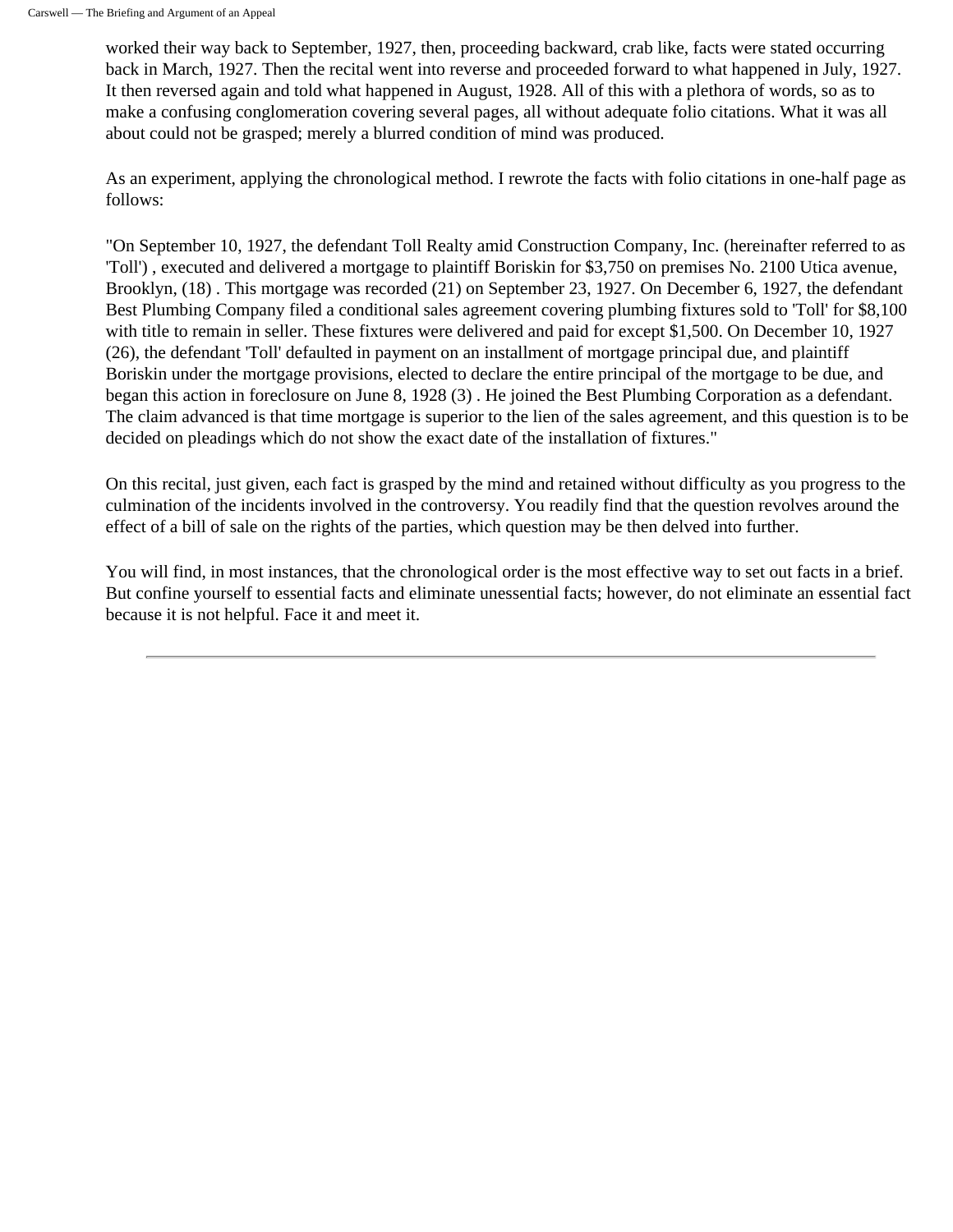*"Carswell — The Briefing and Argument of an Appeal"*

#### **Disputed and Undisputed Facts**

Another thing you must decide is how to handle the undisputed and the disputed facts. Put yourself in the position of the one to whom you are speaking, the appellate court. Is your particular controversy one where it is advantageous to keep separate the disputed and undisputed facts? In many instances it is most effective to set out first the facts upon which both sides agree. You can sometimes build your law arguments on the undisputed facts. If that premise be not sufficient, then set out separately the disputed facts, giving the different versions fairly in a condensed form.

When you indicate the facts, do not send the copy off to the printer in that state. Many briefs submitted indicate that is precisely what is done. Revise your dictation brutally. If a dictated statement of facts cannot be revised so as to eliminate 40 percent of the verbiage the briefer is one of two extremes. He is either too poor a craftsman to write a brief because he does not know how to condense dictated matter and eliminate prolixity; or he is so sententious and concentrated in utterance as to be too valuable to devote his time to brief writing. Such a genius should not follow the law.

After the first revision of the facts has taken place, a second revision should take place with a further reduction of volume of another 10 per cent.

Rudyard Kipling's practice is confessed by him in his autobiography, published last month. He subjected all his writings to at least three drastic revisions, with an appreciable lapse of time between each, all to the end that he might blot out superfluous wordage.

When your revisions have ended, you should have a brief, clear recital of the facts, with the disputed facts, in most instances, segregated from the undisputed. The recital should follow the principle of climatic progression in order to intensify its force and acceptability. It has been said of a celebrated lawyer, that he stated his facts so clearly and so carefully confined himself to the essentials, that his main fact recital was more than half his argument on the law. There is no doubt that if your facts are well stated more than half your law argument is completed, since you are addressing a tribunal trained to recognize as you progress the controlling effect of pertinent principles of law on your recital of the facts.

No statement of fact should be given without there being inserted after it the folio number in the record where it may be found. No fact should be stated which is not in the record. A good practice with regard to designating the folio is merely to put in brackets the number of the folio is merely to put in brackets the number of the folio without putting in the syllable "Fol." When the bracketed figure of a citation is given, folio is understood. The practical effect of this method is that you get better receptivity from the mind of the reader of the brief, since the syllable "Fol." in constant repetition has a retarding effect upon mind reception. To test this, take the same matter and put it in two paragraphs. Read one with a lot of folio citations in it having the syllable "Fol." interspersed throughout and read another form of the same paragraph with the syllable "Fol." eliminated and merely the number of the folio inserted in brackets and see how much easier it is to grasp the one with the syllable "Fol." eliminated..

If the appeal is from a Special Term judgment based on facts resolved on disputed oral versions and you are an appellant do not state the facts m disregard of the findings against you. Be a realist and meet the situation with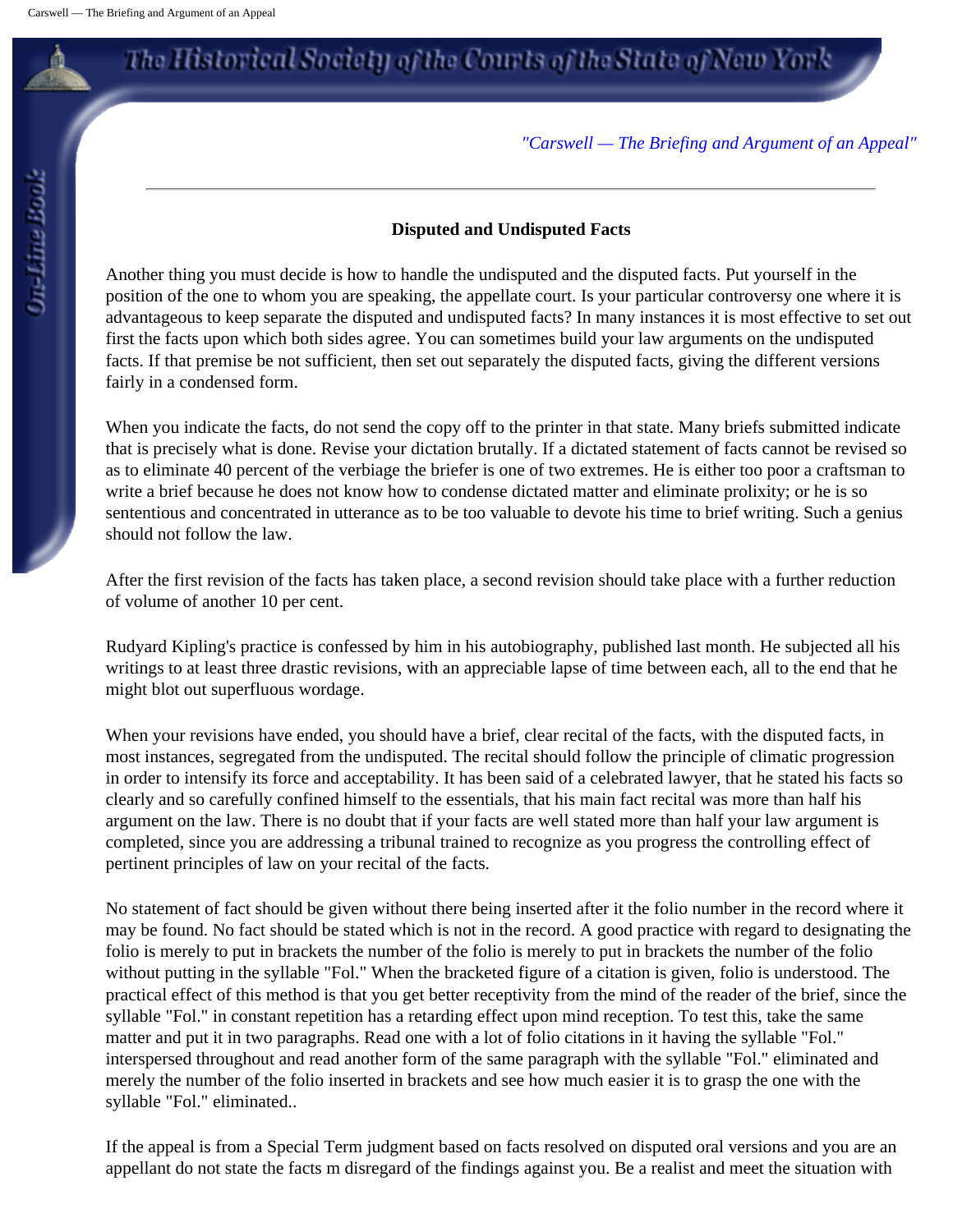which an adverse finding confronts you. If the appeal is from a judgment based on a jury's verdict and you are an appellant, do not state facts in disregard of those imported by the jury's verdict. Meet the dilemma which confronts you by giving a fair statement of the conflicting versions of the facts, stating first those permissibly accepted by the jury. Otherwise you will be in the position of seeming to argue from an unsound premise.

You now have your facts stated. Do not attempt to write any point, on either the facts or the law, until you have finished your revision of your statement of facts. This concentrating on one phase of your brief at a time before taking up your points will inevitably tend towards accuracy, clarity and brevity and avoid irrelevant law point excursions.

In special instances, except for the barest outline, to avoid unnecessary repetition, the pertinent facts may be given in a law point.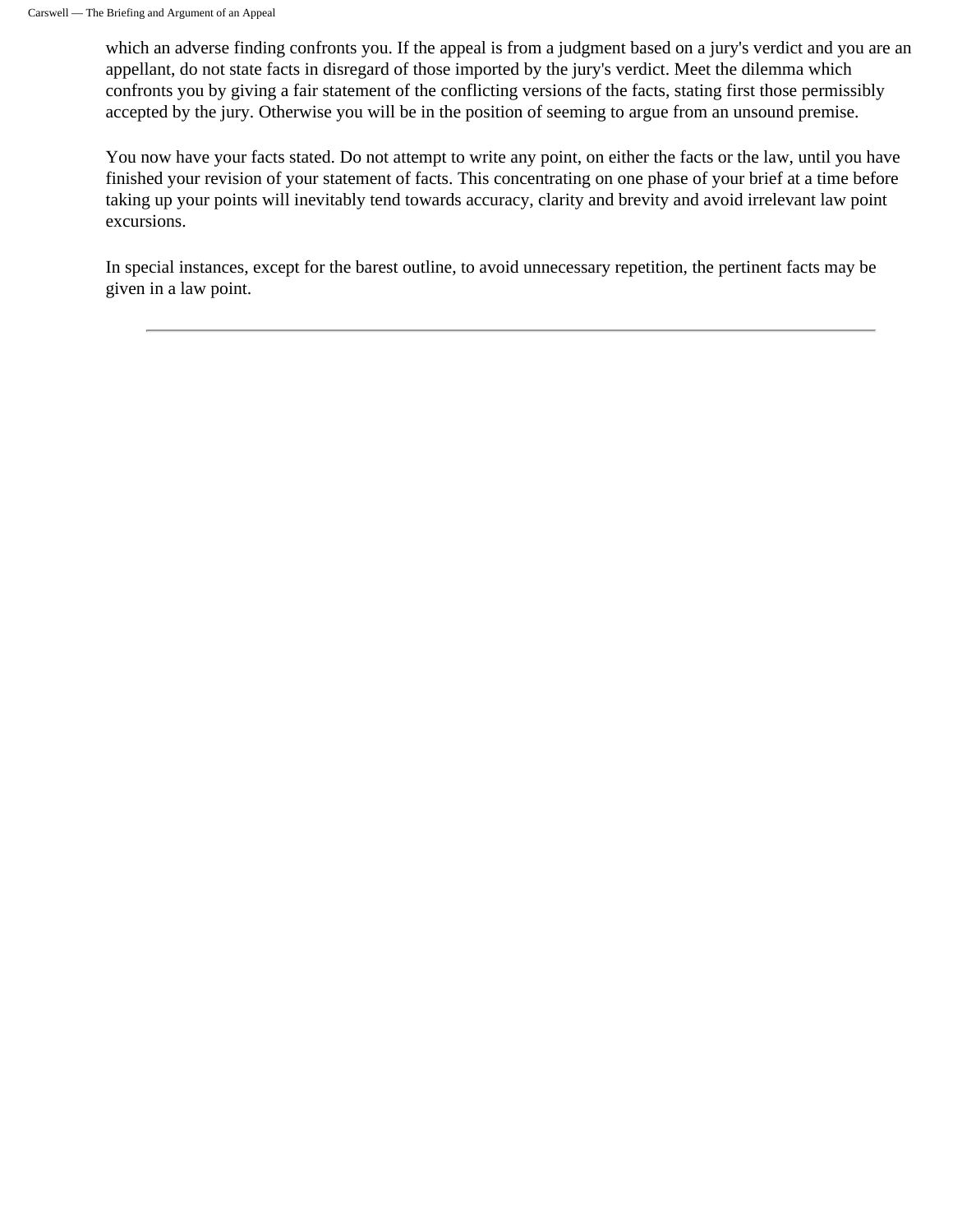*"Carswell — The Briefing and Argument of an Appeal"*

### **Law**

Your next problem is how to set out your points. You should have proper sequence-an orderly method of presenting them as a result of an exhaustive examination of the law. Keep clearly in mind the big question or questions of law involved. Do not scatter your fire. If an appeal has a dozen points, it is highly probable that none of the points is any good. Do not be a fly speck lawyer, seeing the small imperfections and overlooking the big defect. Develop the capacity for seeing the crucial or vital question or questions involved in the controversy and concentrate on them. A proposition of law, like a statement of fact, that needs too much explaining is likely to be a proposition of law that is not sound or worth expounding. That is true of ordinary life. Your daily experience should teach you that in the average instance at least, a thing that does not lend itself to quick and ready explanation is usually a thing that is not capable of being effectively or honestly explained at all.

When presenting arguments of law, keep constantly before you the state of mind of the one to whom you are talking; what he knows or does not know of the background of the problem. Present your point in a manner that will be readily grasped. When you do this, you have done all that any lawyer has a right to expect to be able to do, that is, make himself understood and understood quickly. This is not the day for florid written or oral argument; avoid it.

If you make your point understood and it is rejected, that involves no reflection on you as a lawyer. But if you have a point and do not make yourself understood, whether it be a sound or unsound point, that does involve a serious reflection upon you as a lawyer. When representing your points, do so in an orderly fashion. Have your brevity reveal that you have taken out the material which is not important and have presented merely the essential matter and the vital citations. Do not set our innumerable cases to justify a doctrine which can be sustained by a single case. Let your industry show itself. Pick out the best case in your group and leave the redundant others uncited. Cite preferably a decision in the department in which you are arguing. Do not quote excerpts from an opinion in a cited case. The court can examine the case itself. It is sufficient to summarize the doctrine of a cited case. A skillful can state the rationale of the principle of a case, if he concentrates on doing it, in less space than is given to it in the opinion. This is due to the opinion stating the doctrine in the process of growth, with supporting reasoning.

Of course this rule is not invariable. There are times when a short extract from an opinion fits exactly that for which you are contending, but that is less often the case than the contrary.

When citing cases give the official series. The New York Supplement is published ahead of the official series, but when you use that publication, give the official citation furnished by its publisher. Do not use the word "supra" in referring to a case cited earlier in your brief. This practice is permissible in an opinion, but awkward for the court in a brief. Repeat the volume citation, unless the prior reference is close by.

When you dictate your points and the galley proof comes back from the printer, do not approve it until you have had every quotation verified and every citation checked on title, spelling, volume number and page. It is a reflection upon you to file a printed brief with the volume number or the page number transposed or wrong or in which you refer to a Court of Appeals volume when you intend and Appellate Division volume of that number and page. It is inexcusable for you to fail to indicate by an asterisk matter omitted from a quotation. Such slovenliness carries with it the impression to a judge's mind that the writer is not dependable with respect to his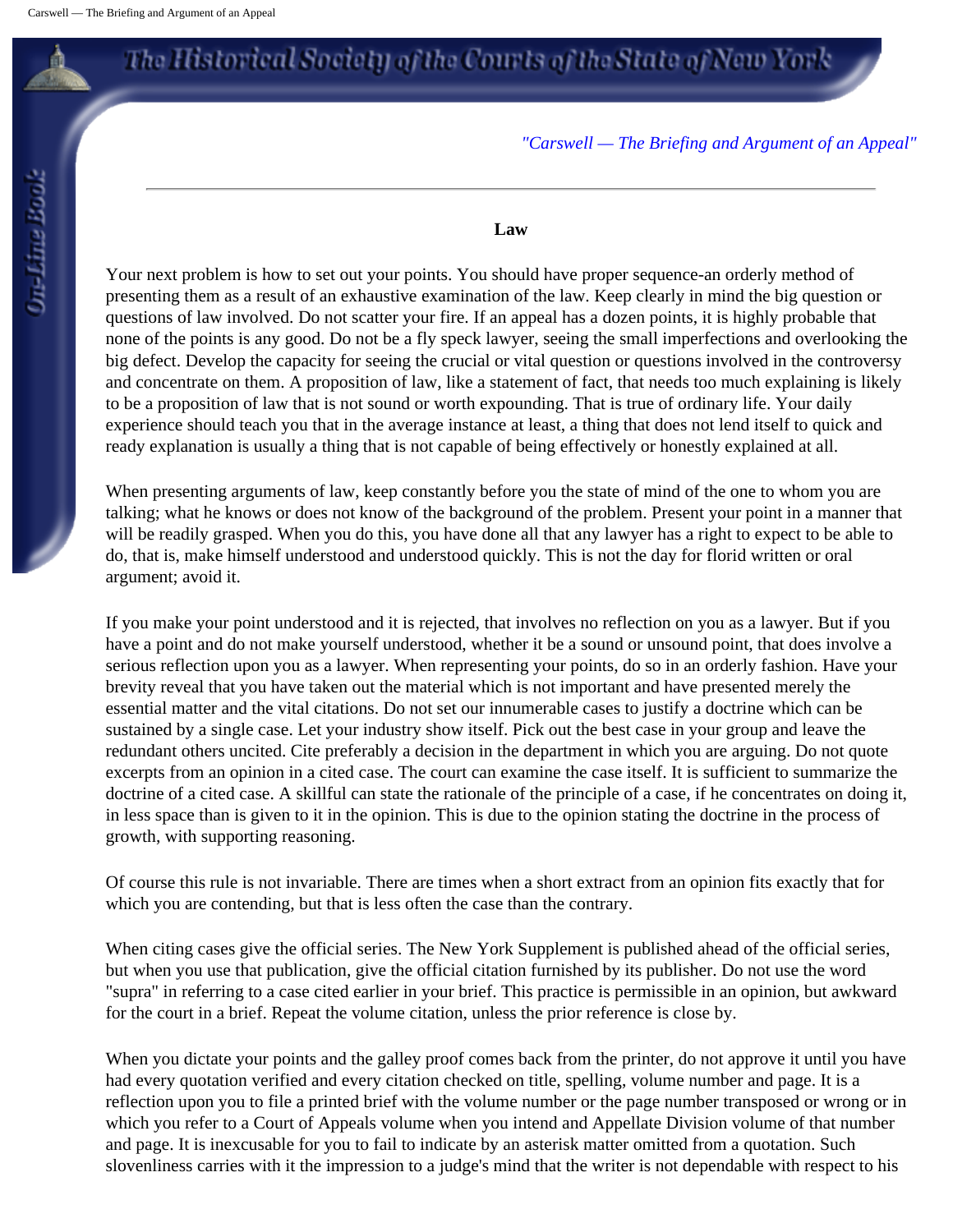assertions concerning either the facts or the law.

Follow the same process with your points of law that you did with your facts. Do not take up the second point until you have boiled down, revised and completed your first point. Avoid involved sentences and strive for terseness. In writing your first point do not reiterate the facts set out in your statement of facts, but merely state enough of the facts to bring out in bold relief your proposition of law. Follow this method with each successive point, making the successive points few in number.

Long briefs generate the suspicion that the lawyer is wanting in discriminating judgment and does not know how to pass upon relative values of facts or points of law. This observation is applicable to men who have been at the Bar many years as well as to beginners. Prolixity is a somewhat universal fault. Courts have had occasion to decline to receive briefs and direct counsel on both sides to classify their facts and their law under proper headings, and to do so with brevity and clarity. Too often we have briefs running into hundreds of pages, which instead illumining the controversy merely bring obscuring confusion and, to a certain extent, disability to sound judicial disposition of the questions presented. Do not let the fact that your adversary is given to prolixity cause you to fail to adhere to the rule of brevity.

I had a personal experience with one case in the Court of Appeals nearly twenty-five years ago, when my adversary filed a brief of ninety pages. There were but three narrow questions involved, and the brief filed against that bulk consisted of nine pages. That short brief pointed the way to the result that came forth from the court.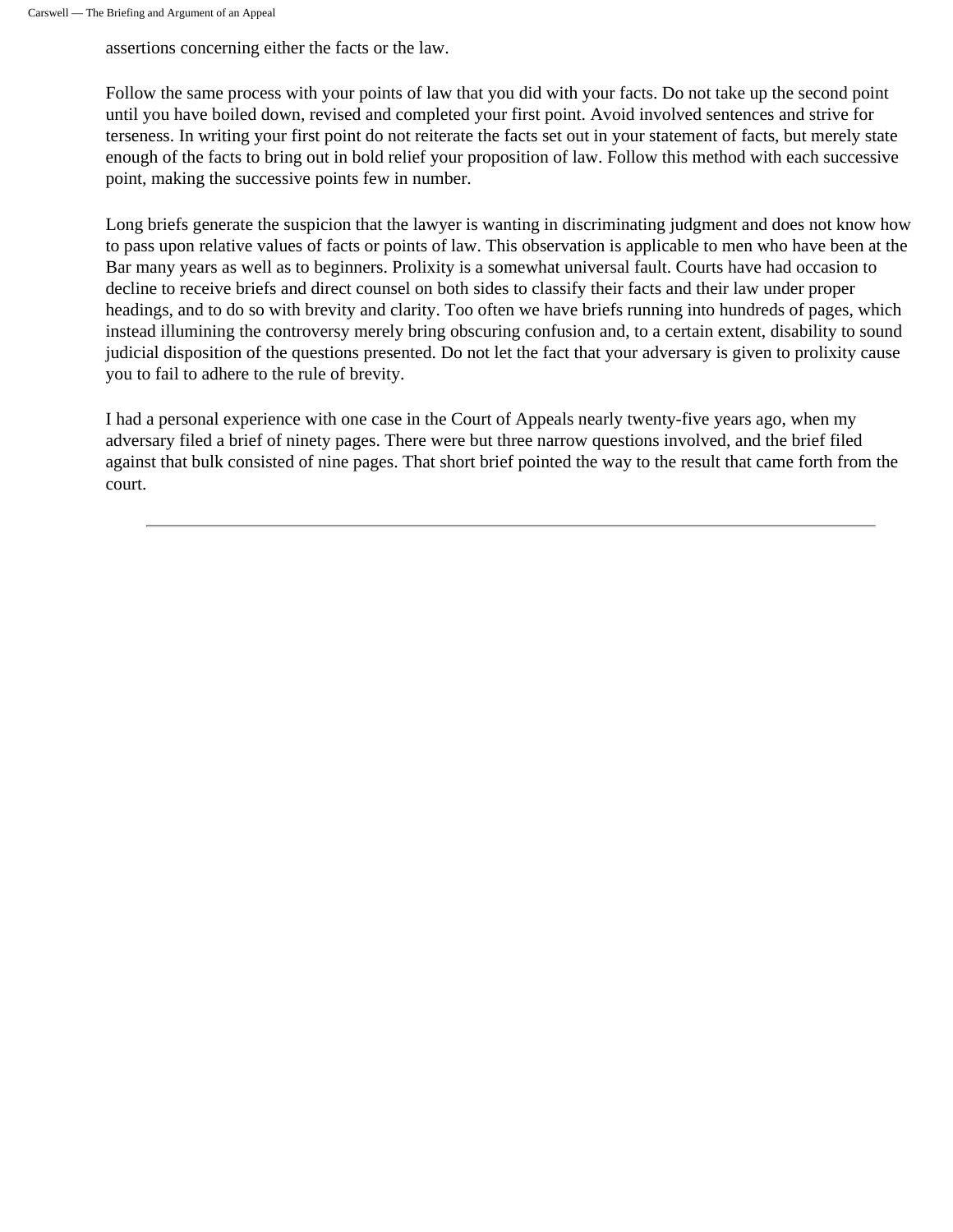*"Carswell — The Briefing and Argument of an Appeal"*

### **Oral Argument**

When should a lawyer make an oral argument, and when should he submit upon printed briefs? There is no rule universally applicable. You must decide for yourself whether or not oral argument will be helpful to an understanding of your appeal. There are some questions that do not lend themselves to helpful oral argument. For instance, oral argument does not help on an appeal from an order to strike out numerous paragraphs in a pleading, and in the event that is not done, to require the alleged causes of action to be separately stated and numbered, and in the event that is not justifiably required, to dismiss upon the ground that no cause of action is in any event stated. This recital indicates that multitudinous detail has to be examined and paragraphs matched off against each other so that the questions involved may be passed upon. Oral argument in such an instance is of no avail. Such a situation requires intense effort to keep each question and time matter relating thereto separate and distinct, to the end that there may be the utmost clarity and brevity of statement respecting it. This can be done best in a brief, where the opportunity for frequent revision is available and where the order of arrangement of what is urged can be fixed upon so that such argumentative matter can be considered against or alongside the part of the record to which it relates. Such material should be so arranged that it will meet the problem of bringing home understanding to the court. This can be done more readily in a brief.

But oral argument on some questions advantageously supplements the brief. When such oral argument is deemed helpful it should not be presented as a mere parroting of the written brief. A graphic style of oral presentation should be used. But do not open your oral argument with an unmeasured denunciation of the result below or an unrestrained characterization of any part of it. Postpone characterization or expression of opinion until you have made your factual and law argument on your grievance. Then if characterization or denunciation is needful, and it seldom is, its value or justification can be more readily appraised. Good taste requires characterization, when warranted, to be measured and retrained-skillful repression after a provocative situation has been unfolded, paradoxical though it seems, adds force to an argument.

On oral argument it is not essential, as in the brief, in most instances, to identify in a detailed way the formal steps by which the litigation arrives in the appellative court, or to fix the exact date or the exact place where a given occurrence happened out of which the questions of fact and law evolve.

For instance, instead of reciting "This is an appeal from a judgment at Trial Term, Kings County, entered at such a term, &c." the better way to get the situation quickly before the minds of the court and to identify the matters you wish to discuss, is to say in a given instance: "A jury has assessed the defendant so much for certain injuries claimed by the plaintiff, a woman; she was knocked down by defendant's automobile and defendant is claiming (1) that the undisputed facts show no negligence or breach of duty on the part of the defendant; or (2) show negligence as matter of law on the part of the plaintiff; or (3) that there was prejudicial error in the admission or rejection of evidence"-and then go right to those questions. You will not that this has eliminated whether the judgment was at Trial Term in Kings, Queens or Richmond County, and the element of what part of town the accident happened, what time it was, what day of the week it was, what day of the month it was, and various details of that sort which are or ought to be in the brief in appropriate forms, but are not needful for oral presentation.

And when you proceed with the discussion of the law it is not good practice, if you are relying upon a particular case or cases, to refer to the case of Jones v. Smith (215 A.D. 426, at p;. 443) and then interrupt yourself and say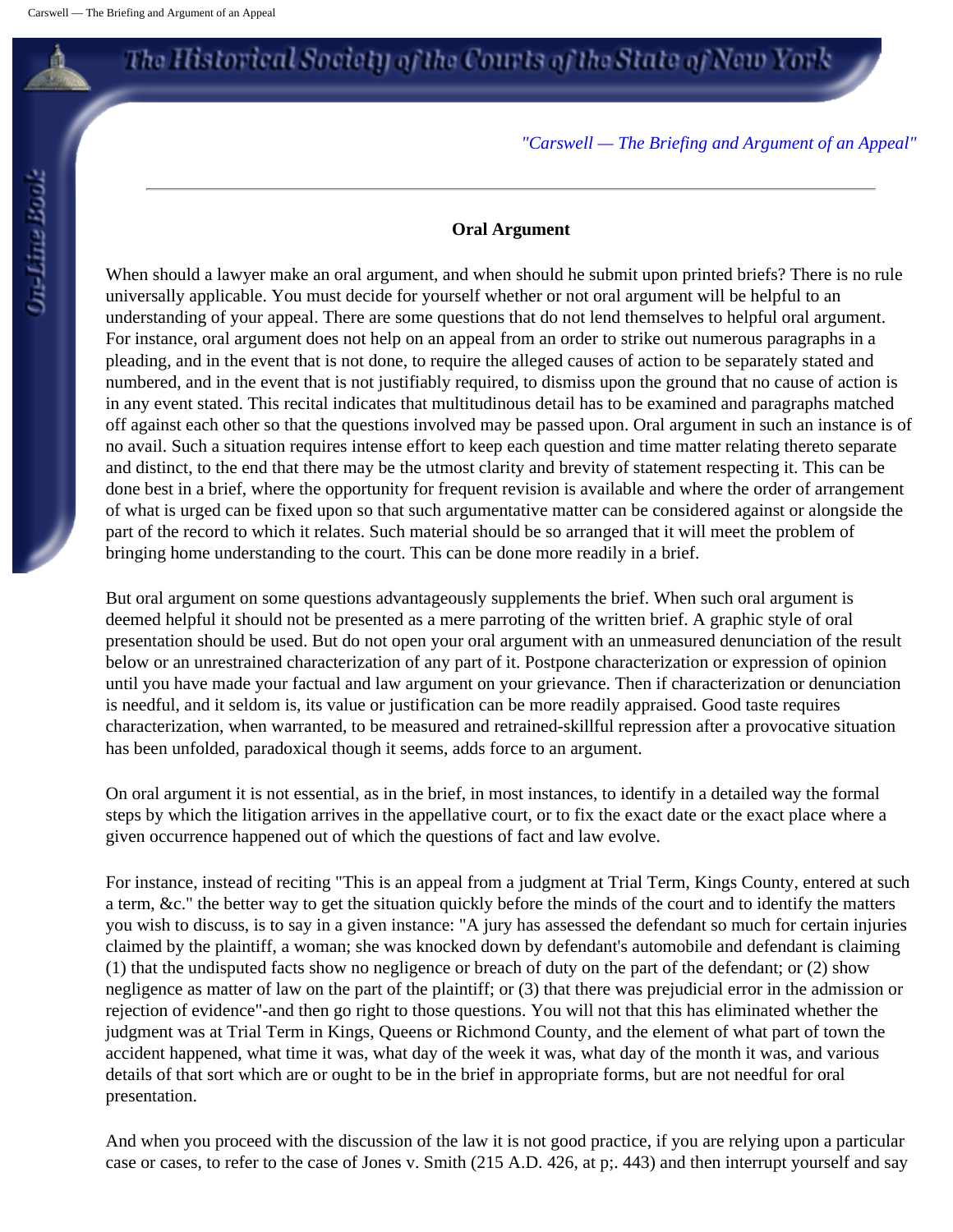"No, it is 434," because none of this is essential to oral argument. It is sufficient to say that you are relying upon the Jones case which you have cited, which held thus and so, and you may then proceed to apply its doctrine to your case.

Do not indulge in the similar objectionable practice of reading on oral argument excerpts from an opinion. Develop the ability to summarize accurately in your own language the holding of a particular case.

If you do not believe that you can bring home the high points and controlling features in your case on an oral argument, then oral argument is no supplemental help to the briefs, and if it is not that, you should not indulge in it. And on oral argument do not attempt to discuss points, that you may have in your brief, that do not lend themselves to oral argument where some of the points do lend themselves to oral argument. For instance, where you have a point of law on rulings on evidence or error in a charge, oral argument may be helpful, but oral argument on weight of evidence, except in a most summary fashion, is not helpful. In such an event it is sufficient to say that on the other points you rest on your brief.

This discriminating manner of presentation as between points which lend themselves to oral argument and those which do not, makes a favorable impression for your cause upon the court. Favorable impressions are more conducive to successful results than an impression that you do not know how to distinguish between relative values attaching to your several points or the degree of effectiveness that attaches to one or the other in the differing manner of presentation.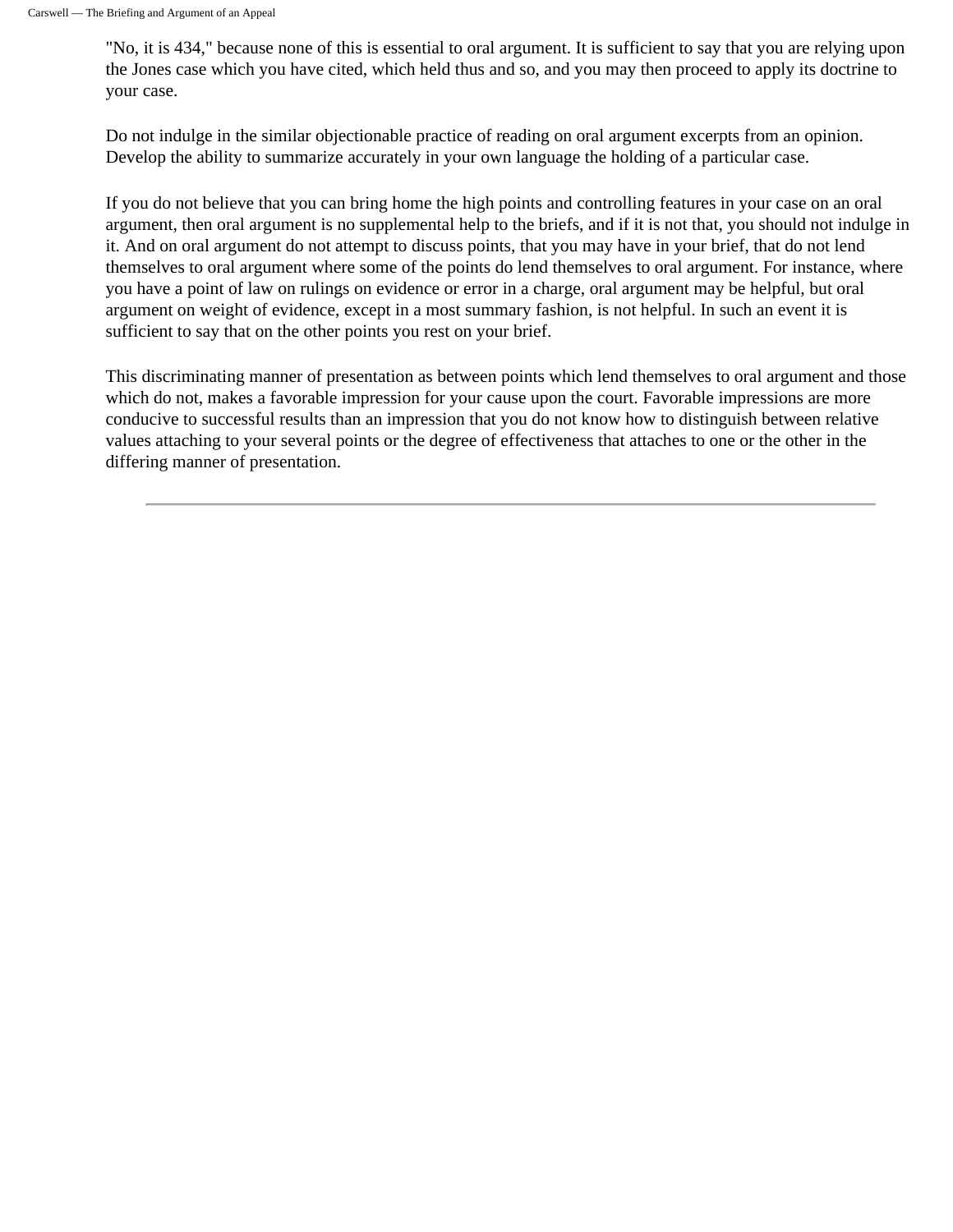### *"Carswell — The Briefing and Argument of an Appeal"*

### **Intermediate Appeals**

When you are confronted with a problem of whether or not an appeal should be prosecuted, always resolve the doubt in an intermediate matter against prosecuting the appeal.

You seldom accomplish anything on an appeal from an order granting alimony and counsel fee. Go to trial and get findings of fact favorable to your client, and if your evidence warrants favorable findings and you do not get them, then appeal from the judgment on a record containing the evidence and the findings.

Most practice appeals involving pleadings are futile. Lawyers who have cut their eye-teeth avoid them because their practical effect is to educate your adversary to your client's disadvantage.

The same observation is true as to appeals from orders granting or denying temporary injunctions. Go to trial and get the evidence and your findings. Then you have something on which to work to some purpose. Of course there are exceptional instances where the right to a temporary injunction stands or falls on undisputed facts and its issuance is a question of law; then an appeal from an intermediate order, if you have the right end of the controversy, is a desirable thing. The same is true if an alimony and counsel fee order is granted or denied in a grossly improvident manner, so as to present a mere question of law. Such instances are very rare.

An appellate court will strain to avoid disturbing the discretion of the Special Term, even though it be exercised in a way which members of that court would not have exercised it if one of them were sitting as Special Term. The reason for this attitude is that the best time to have a review, if any is needed, is when the judgment comes up with the evidence and time findings. Of course all this presupposes a record warranting an appeal. This assumes you have properly saved grievances to entitle you to ask relief on appeal.

An appellate court at all times is seeking a just result arrived at in accord with established precedents or doctrines. To be sure, in an exceptional case the Appellate Division will upset what appears to be an unjust result arising from error, even though no savings objections were made or exceptions were properly taken, but this power is sparingly exercised.

Correspondingly a just result will not be disturbed, even though there be error in the record duly objected or excepted to, if it fairly appears that error did not prejudicially affect the result.

### **Aptitude for Oral Argument**

I have not referred to anything about personal aptitude in the oral presentation of appeals. That is something you must decide yourself. If you lack the power of persuasive presentation then you are not fitted to make an oral argument. The power can be developed. The indispensable ingredients in its development are intellectual honesty and unremitting industry. Resourcefulness is born of unsparing diligence in working out and classifying your facts and your law, and a determination to be absolutely frank on the logical consequences which flow from your reasoning as applied to them. You will not get anywhere with an appellate court unless you are candid in your presentation. You must keep in mind that the men to whom you are talking have as a daily diet questions of fact and propositions of law corresponding to those upon which you are only intermittently working; they